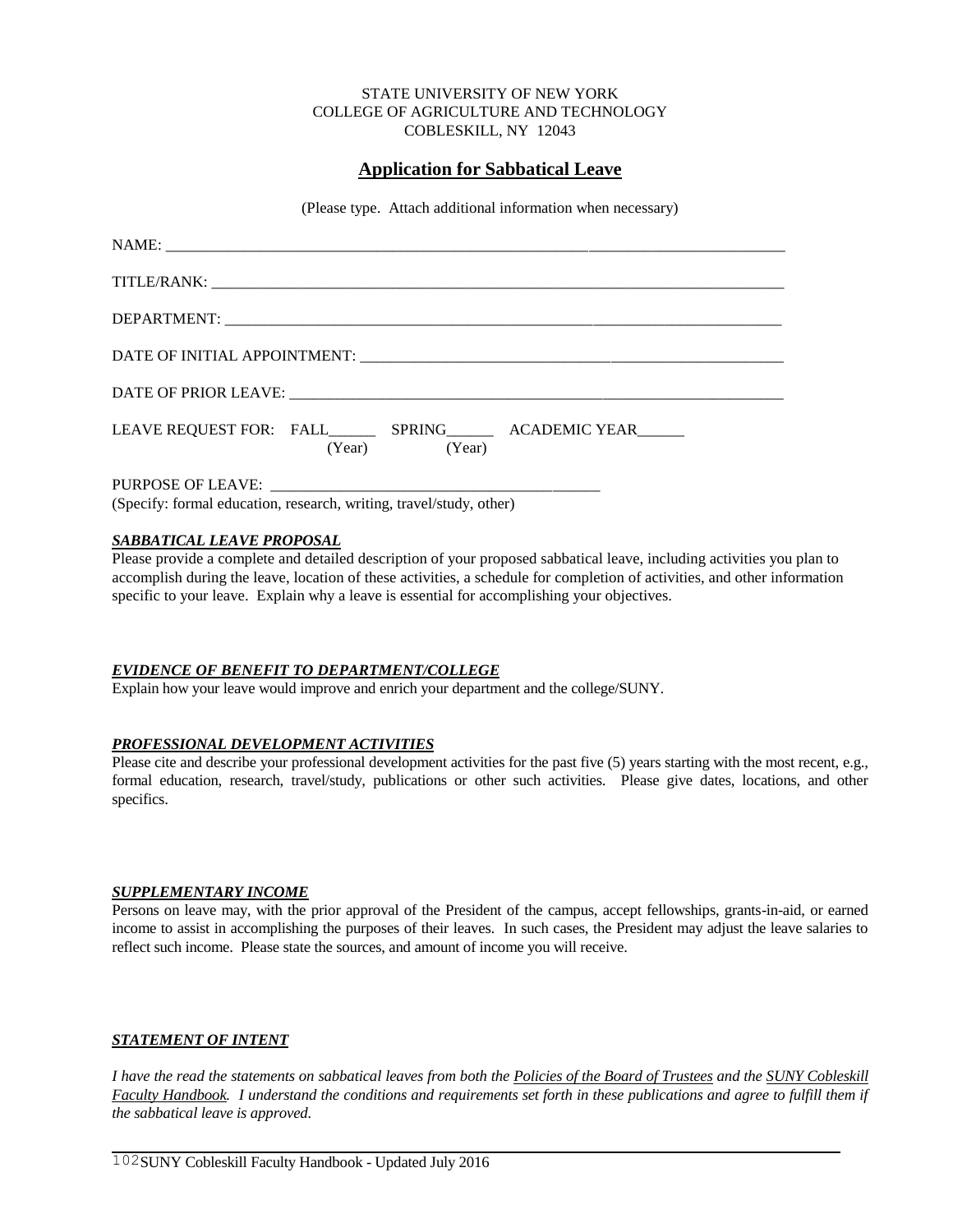*I intend to continue as an employee of the college for a minimum of one year upon completion of my sabbatical leave. I further understand that if I do not meet this requirement, that I agree to repay all salary earned during my sabbatical leave.*

*Further, I understand it is my obligation to submit a report of my sabbatical activities no later than the end of the first full semester after my return. This report, which shall be submitted to the President, will describe the activities accomplished during the leave and their benefit to the college.*

*I also understand that if the number of sabbatical leave awards available is exceeded by the number of approved applicants, my application for sabbatical leave may be delayed and considered in the next round of sabbatical application rankings. If approved, I understand that my application will remain active for the current and following academic year. I understand that once in applicant pool, I will not have to reapply for sabbatical leave.*

| Signature of Applicant                                                                           | Date                                                                                                             |
|--------------------------------------------------------------------------------------------------|------------------------------------------------------------------------------------------------------------------|
| I have reviewed the application for sabbatical leave and I endorse it for further consideration. |                                                                                                                  |
|                                                                                                  | I have reviewed the application for sabbatical leave and I do not endorse it for further consideration.          |
| Signature of the Department Chair/Immediate Supervisor                                           | Date                                                                                                             |
| I have reviewed the application for sabbatical leave and I endorse it for further consideration. |                                                                                                                  |
|                                                                                                  | I have reviewed the application for sabbatical leave and I do not endorse it for further consideration.          |
| Signature of the School Dean                                                                     | Date                                                                                                             |
|                                                                                                  | I have reviewed the application for sabbatical leave and I recommend this applicant for sabbatical leave.        |
|                                                                                                  | I have reviewed the application for sabbatical leave and I do not recommend this applicant for sabbatical leave. |
|                                                                                                  |                                                                                                                  |

*Signature of Provost/VP Academic Affairs Date*